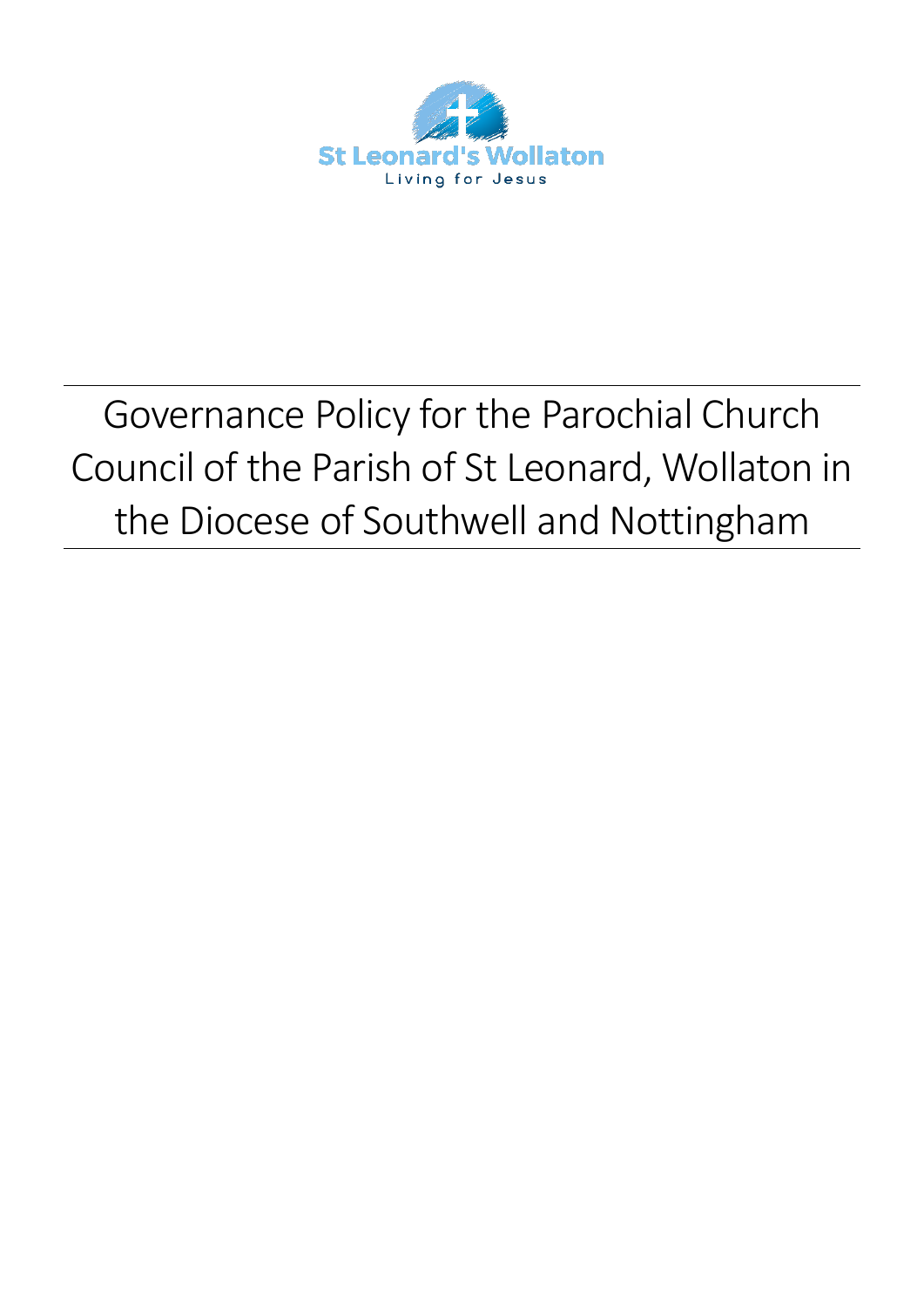### Contents

| $\mathbf{1}$   |      |  |  |  |
|----------------|------|--|--|--|
| $\overline{2}$ |      |  |  |  |
| 3              |      |  |  |  |
| 4              |      |  |  |  |
|                | 4.1  |  |  |  |
|                | 4.2  |  |  |  |
|                | 4.3  |  |  |  |
| 5              |      |  |  |  |
|                | 5.1  |  |  |  |
|                | 5.2  |  |  |  |
| 6              |      |  |  |  |
|                | 6.1  |  |  |  |
|                | 6.2  |  |  |  |
|                | 6.3  |  |  |  |
| $\overline{7}$ |      |  |  |  |
| 8              |      |  |  |  |
| 9              |      |  |  |  |
| 10             |      |  |  |  |
|                | 10.1 |  |  |  |
|                | 10.2 |  |  |  |
|                | 10.3 |  |  |  |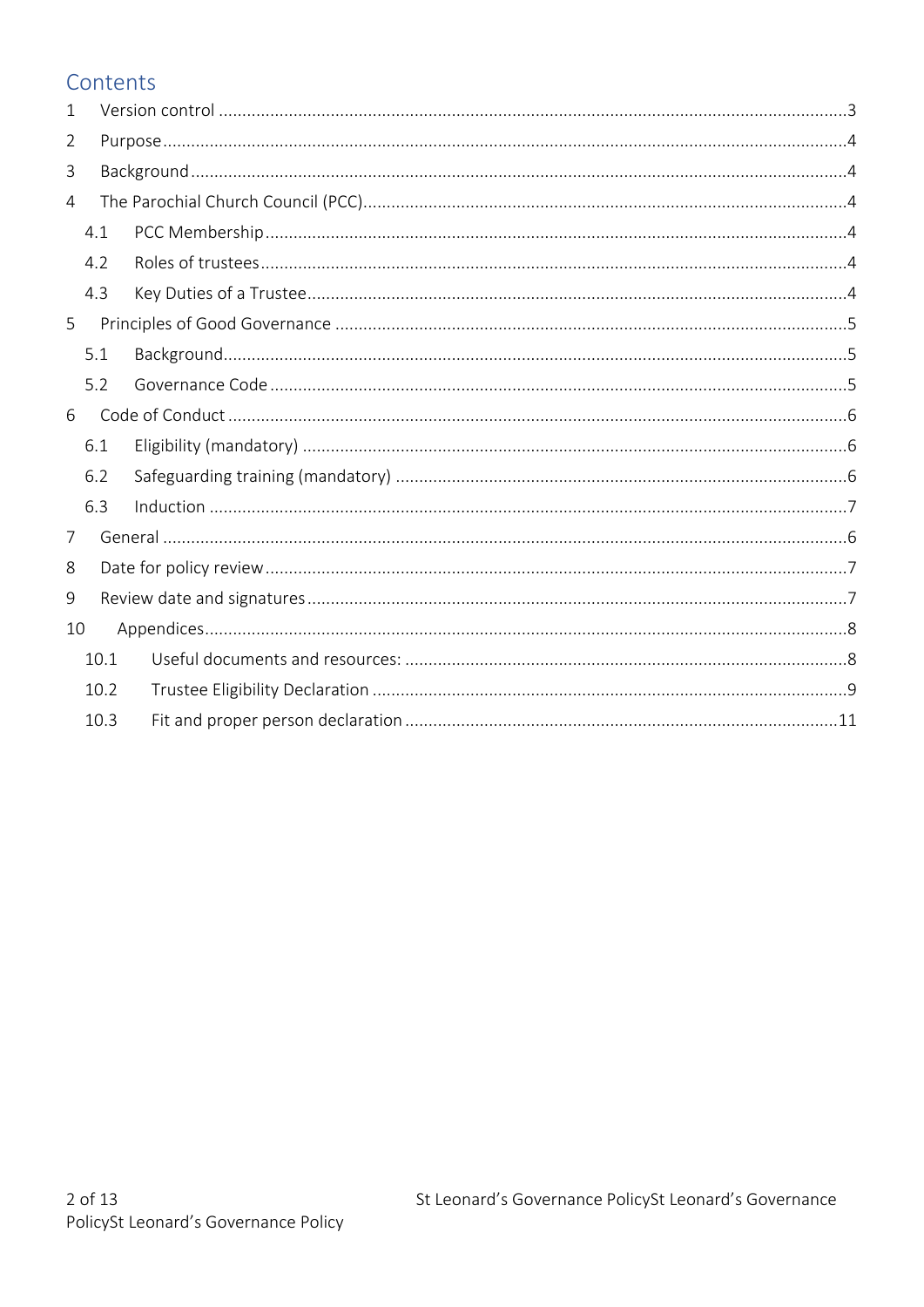## <span id="page-2-0"></span>1 Version control

| Version      | Date issued       | Changes since previous version |
|--------------|-------------------|--------------------------------|
| $\mathbf{1}$ | <b>March 2020</b> | $1st$ issue                    |
|              |                   |                                |
|              |                   |                                |
|              |                   |                                |
|              |                   |                                |
|              |                   |                                |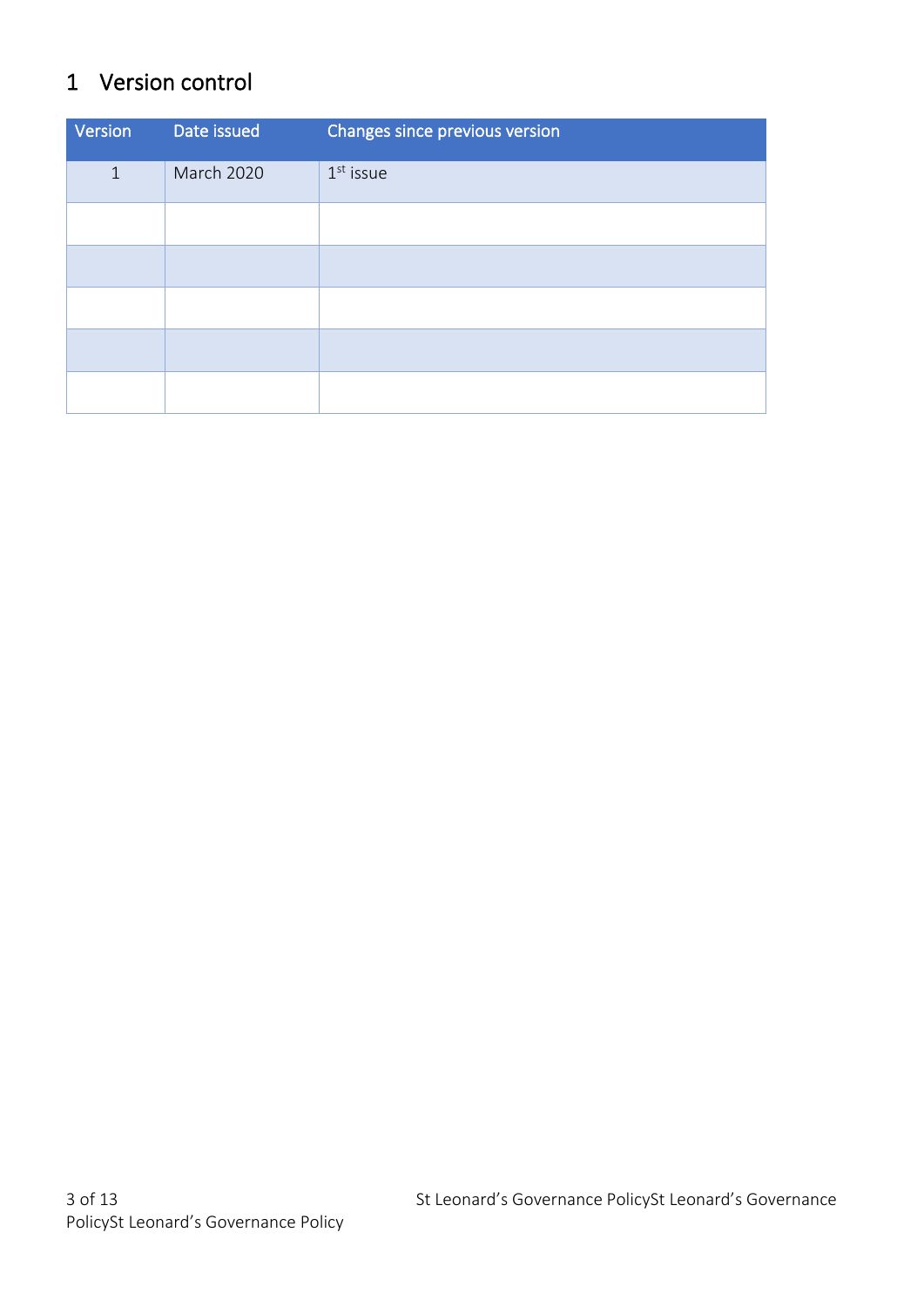## <span id="page-3-0"></span>2 Purpose

This document outlines the roles and responsibilities of members of the Parochial Church Council (PCC), including the duties of trustees and principles of good governance. It is intended to be read in conjunction with the relevant governing documents as laid down by the Church of England as well as the guidance issued by the Charity Commission regarding charities and their trustees.

# <span id="page-3-1"></span>3 Background

For the purposes of their governing documents, the Church of England and Charity Commission have agreed that Parochial Church Councils (PCCs) are governed by two pieces of legislation:

- i) the Parochial Church Council (Powers) Measure 1956 as amended <https://www.legislation.gov.uk/ukcm/Eliz2/4-5/3/contents> and
- ii) the Church Representation Rules [https://www.churchofengland.org/more/policy-and](https://www.churchofengland.org/more/policy-and-thinking/church-representation-rules)[thinking/church-representation-rules](https://www.churchofengland.org/more/policy-and-thinking/church-representation-rules)

# <span id="page-3-2"></span>4 The Parochial Church Council (PCC)

- Is a legal body established by statute;
- Has legal powers and responsibilities including: responsibility for finances, the maintenance and repair of the church, churchyard and moveable objects, and the employment of staff;
- Consults together with the minister in charge of the parish on matters of general concern and importance to the parish;
- Is called to co-operate with the minister in promoting in the parish the whole mission of the church: pastoral, evangelistic, social and ecumenical;
- Is a body corporate, which means that it is a separate body from the people who serve on it.

### <span id="page-3-3"></span>*4.1 PCC Membership*

- Membership is determined by virtue of being a post-holder e.g. clergy licensed to the parish, churchwarden or by election of lay representatives at the Annual Parochial Church Meeting (APCM). Elected posts are held for a three-year term.
- PCC members are also trustees, which entails various responsibilities under charity law.

### <span id="page-3-4"></span>*4.2 Roles of trustees*

The Charity Commission outlines the roles of the trustee in its document: "The essential trustee: what you need to know, what you need to do" (CC3) [https://www.gov.uk/government/publications/the](https://www.gov.uk/government/publications/the-essential-trustee-what-you-need-to-know-cc3)[essential-trustee-what-you-need-to-know-cc3.](https://www.gov.uk/government/publications/the-essential-trustee-what-you-need-to-know-cc3) The key duties of a trustee are summarised in sectio[n 4.3.](#page-3-5)

### <span id="page-3-5"></span>*4.3 Key Duties of a Trustee*

- Ensure your charity is carrying out its purposes for the public benefit: *as a PCC we understand what we are trying to achieve, are clear about our vision as a church as well as how that fits with the wider Diocesan vision.*
- Comply with your charity's governing document and with charity law: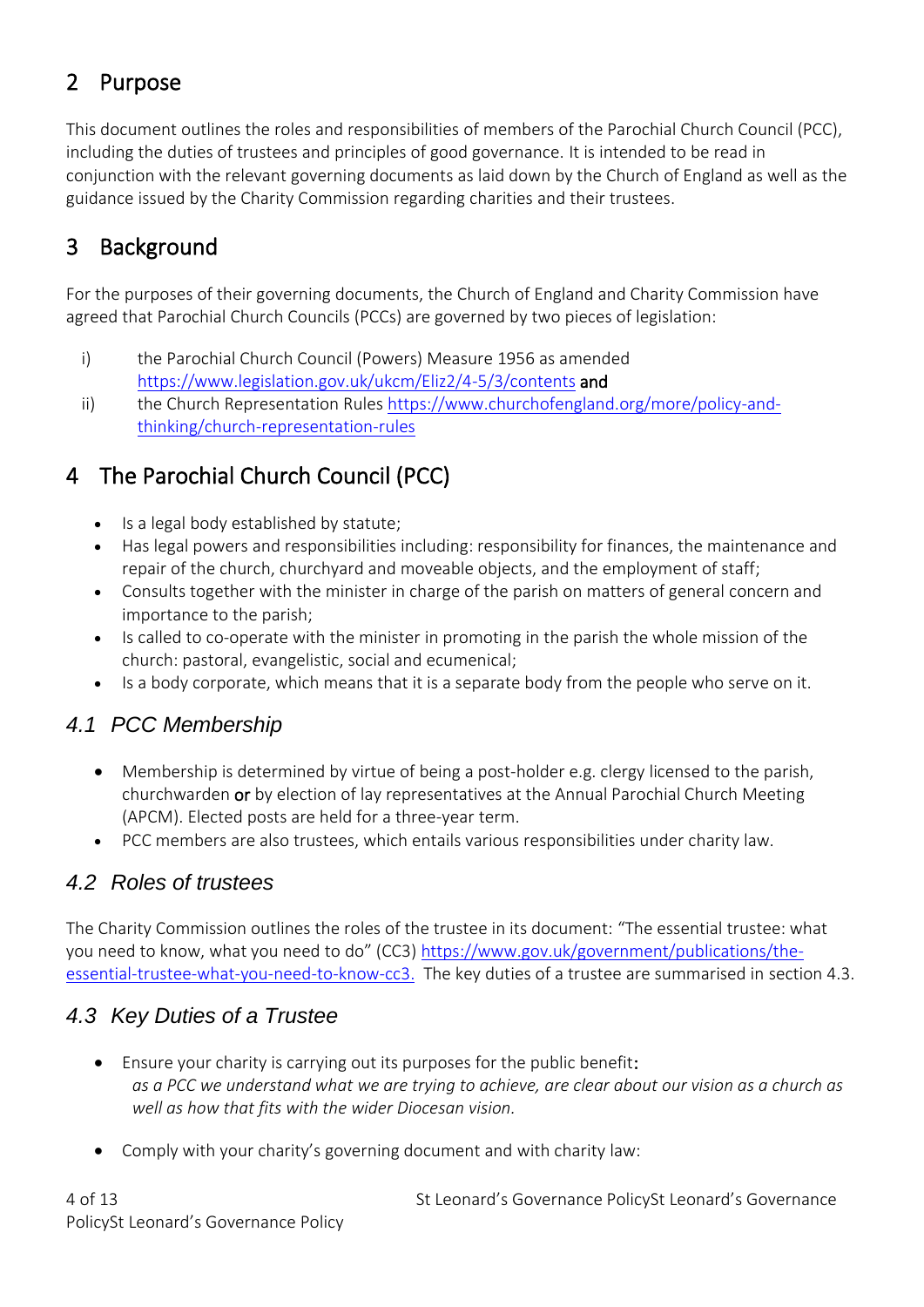*as a PCC we understand that we have certain legal responsibilities and understand their relevance.*

- Act in your charity's best interests: *we take care to avoid mistakes, always acting in good faith, and identifying potential conflicts of interest.*
- Manage your charity's resources responsibly: *we are committed to managing all our resources responsibly including our financial resources;*

*we are careful to attend to matters of Health and Safety and comply with employment law where relevant.*

- Act with reasonable care and skill: *as members we will take the business of the PCC seriously and give matters arising our due attention.*
- Ensure your charity is accountable: we will be transparent in all matters and take care to comply with the law and charity accounting *requirements.*

## <span id="page-4-0"></span>5 Principles of Good Governance

### <span id="page-4-1"></span>*5.1 Background*

Governance is about the leadership, direction and supervision of an organisation. It means making sure that the organisation is well run (or 'governed') and carries out the work it was set up to do. This involves planning for the future, guarding the organisation's values and reputation, looking after the money and people and being accountable for the organisation's actions and decisions.

### <span id="page-4-2"></span>*5.2 Governance Code*

The Charity Governance Code was developed with the aim of helping charities and their trustees develop high standards of governance.

The Code is not a legal or regulatory requirement. It sets the principles and recommended practice for good governance and is deliberately aspirational. It can be found in full at: [www.charitygovernancecode.org](http://www.charitygovernancecode.org/)

There are seven principles which make up this Code. These seven principles build on the assumption that the PCC is meeting its legal and regulatory responsibilities as a foundation:

1. Organisational purpose

*The PCC is clear about its purpose, mission and values and ensures that these are being delivered effectively and sustainably*

2. Leadership

*The PCC demonstrates strong and effective leadership, giving oversight and direction; it takes collective responsibility for its decisions.*

3. Integrity

PolicySt Leonard's Governance Policy

5 of 13 St Leonard's Governance PolicySt Leonard's Governance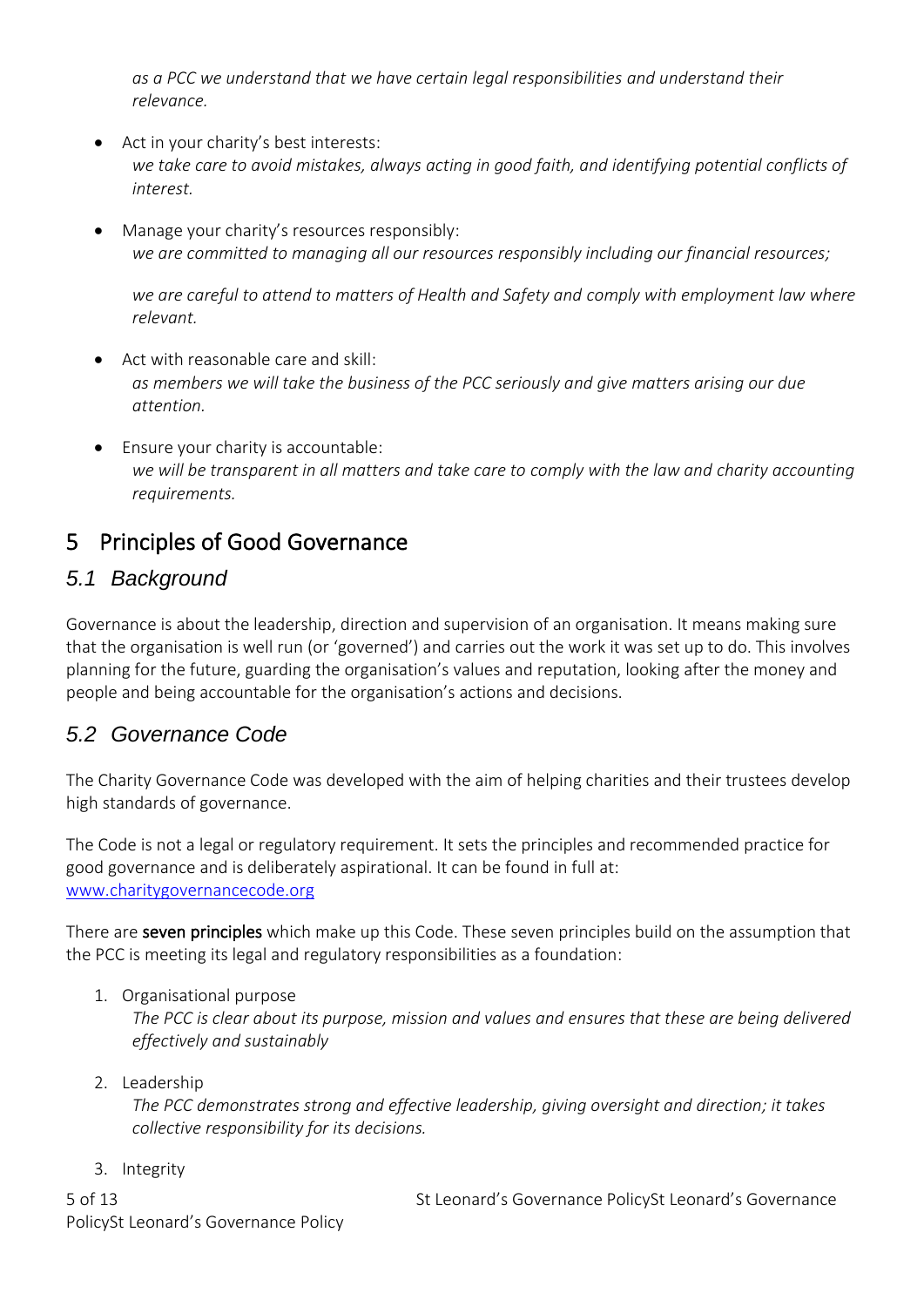*The PCC sees sound governance as an integral part of its stewardship; trustees behave appropriately and manage any conflicts of interest.*

4. Decision making, risk and control

*The PCC adopts structures, policies and procedures which enable it to achieve its mission and meet its objectives efficiently.*

5. Effectiveness

*The PCC works as an effective team with an appropriate balance of skills, experience, backgrounds and knowledge; its members feel safe to suggest, question and challenge ideas.*

6. Diversity

*The PCC adopts an approach to diversity that supports effectiveness, leadership and decision making. The PCC adheres to principles of equality and diversity.*

7. Openness and Accountability

*The PCC views accountability and transparency as key values; it communicates effectively, explaining its activities and decisions in an open and transparent way.*

## <span id="page-5-0"></span>6 Code of Conduct: mandatory requirements

### <span id="page-5-1"></span>*6.1 Eligibility*

All PCC members need to be eligible to serve as trustees (i.e. are not disqualified under charity law) and to be regarded by HMRC as "Fit and Proper Persons". All PCC members are therefore required to complete the "Trustee Eligibility and Fit and Proper Persons Declaration": <https://www.parishresources.org.uk/pccs/trusteeship/>

#### <span id="page-5-2"></span>*6.2 Safeguarding training*

All PCC members are required to undergo safeguarding training to level C1 (Foundation) as a minimum, ideally accessed via one of the diocesan courses available locally. Dates for these sessions can be found at:<https://southwell.anglican.org/safeguarding-training/>

Alternatively, training can be accessed online through the safeguarding training portal: <https://safeguardingtraining.cofeportal.org/>

New PCC members are expected to complete the relevant training within six months of their appointment and are required to provide documentary evidence of successful completion to the PCC Secretary.

Safeguarding training is to be updated every three years.

## <span id="page-5-3"></span>7 Code of Conduct: general

### *7.1 General principles*

PCC members are expected to: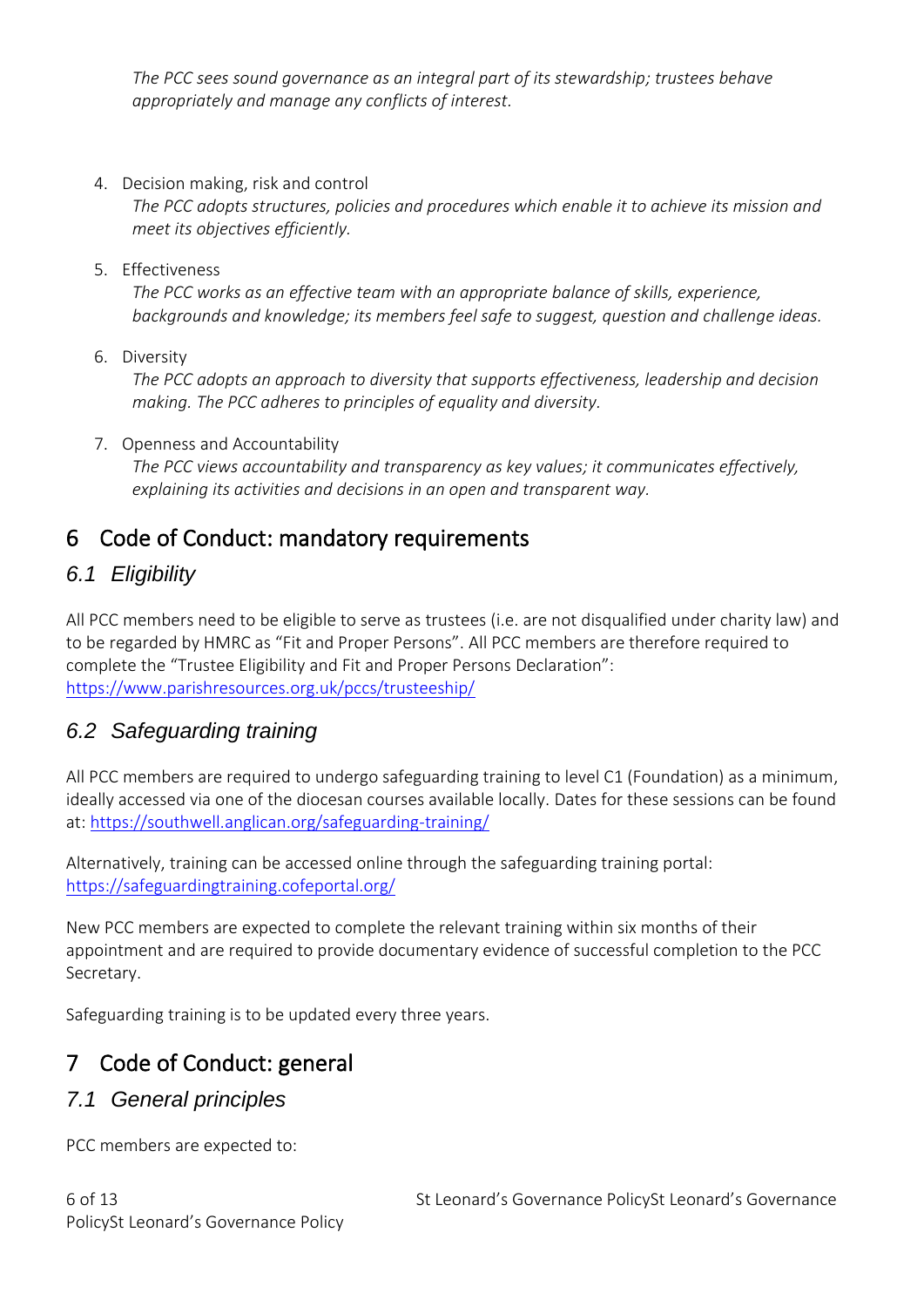- Familiarise themselves with the current policies and procedures of the PCC.
- Commit: giving meetings and the business of the PCC appropriate priority.
- Participate in the wider life of the church, in worship and other activities.
- Engage with members of the church and Parish: your job is to represent their views.
- Support one another: we are a team together.
- Respect confidentiality: please think before you share.

With regard to PCC meetings, PCC members are asked to:

- Prepare: before the meeting; reading any required papers, checking the minutes, as well as in prayer.
- Endeavour to be on time: and then help the meeting to keep to schedule.
- Demonstrate a positive attitude: present more solutions than problems.
- Contribute: your opinions matter. Be willing to volunteer.
- **Engage and focus**: please give the meeting your full attention; no texting, side conversations etc.
- Listen actively to others: don't interrupt, encourage others to speak.
- Respect other people's opinions, even when you don't agree. Be gracious.
- Question: if you don't know or understand something ASK.
- Focus: always keep in mind St Leonard's vision and missional priorities.
- Challenge: you have a responsibility to question decisions and procedure where appropriate.

### <span id="page-6-0"></span>*7.2 Induction*

All new PCC members will be offered an induction shortly after their appointment. This will provide an introduction to the workings of the PCC as well as covering safeguarding requirements and the role of a trustee. It will also serve as an opportunity to meet existing PCC members.

In addition, all new members will be issued with, and expected to read, the book *"The PCC Member's Essential Guide"* by Mark Tanner.

### 8 Date for policy review

Members of the Policies and Procedures Working Group and the Parochial Church Council will review this Policy within twelve months of the date on which the policy was last signed.

### <span id="page-6-1"></span>9 Review date and signatures

*This policy document and guidelines were last reviewed and agreed by the Parochial Church Council on 9 th March 2020*

Signed by the incumbent: ...Reverend Canon Tim Pullen ............

Signed by the Lay Chair of the Church Council or a Churchwarden: Mrs Alison Hatton

PolicySt Leonard's Governance Policy

7 of 13 St Leonard's Governance PolicySt Leonard's Governance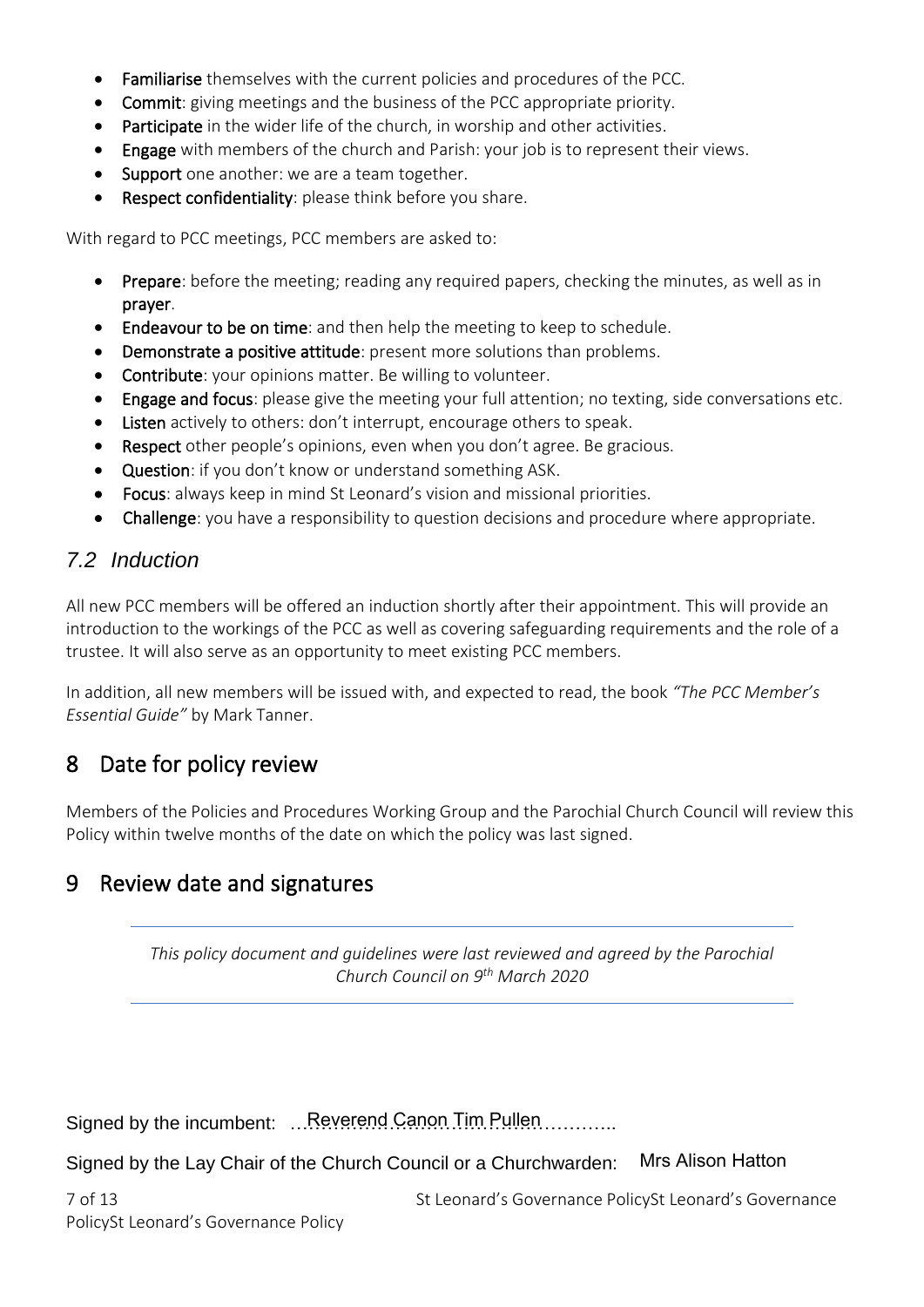………………………………………………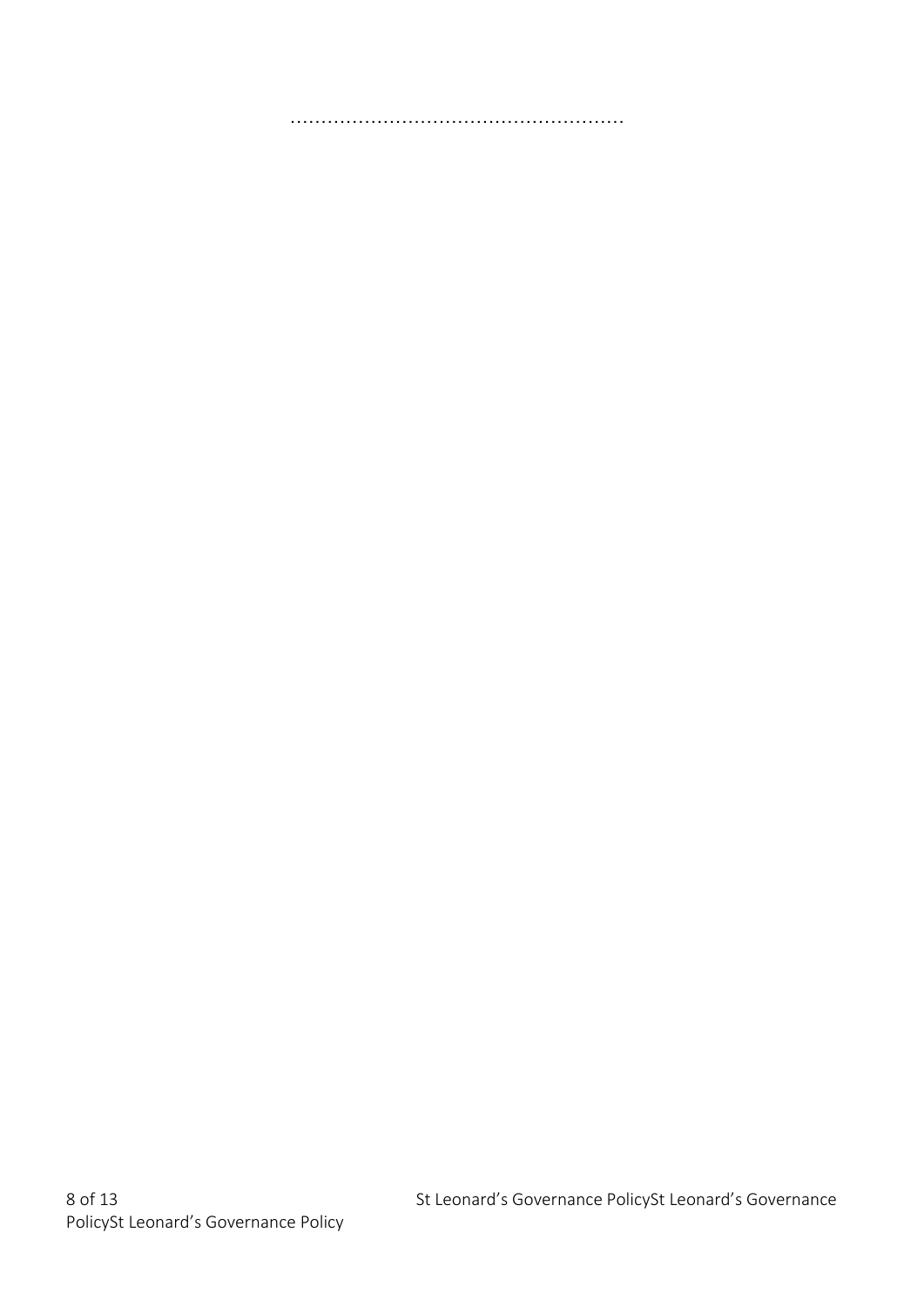### <span id="page-8-0"></span>10 Appendices

#### <span id="page-8-1"></span>*10.1Useful documents and resources:*

Tanner, M. (2015). *The PCC Member's Essential Guide.* Church House Publishing.

Charity Commission for England and Wales [https://www.gov.uk/government/organisations/charity](https://www.gov.uk/government/organisations/charity-commission)[commission%20](https://www.gov.uk/government/organisations/charity-commission)

The essential trustee: what you need to know, what you need to do (CC3) <https://www.gov.uk/government/publications/the-essential-trustee-what-you-need-to-know-cc3>

TRUSTEESHIP: An Introduction for PCC Members https://www.parishresources.org.uk/wpcontent/uploads/CofE\_TrusteeBooklet-v4.pdf

The PCC as a Charity – Resources to help you <https://www.parishresources.org.uk/pccs/>

The Charity Governance Code [www.charitygovernancecode.org](http://www.charitygovernancecode.org/)

Church of England Website <https://www.churchofengland.org/>

Diocesan Safeguarding Team:

*Diocese of Southwell and Nottingham,*

*Jubilee House, 8 Westgate,*

*Southwell, Nottingham*

*NG26 OJH*

*Tel: 01636 817200*

*Email: [safeguarding@southwell.anglican.org](mailto:safeguarding@southwell.anglican.org)*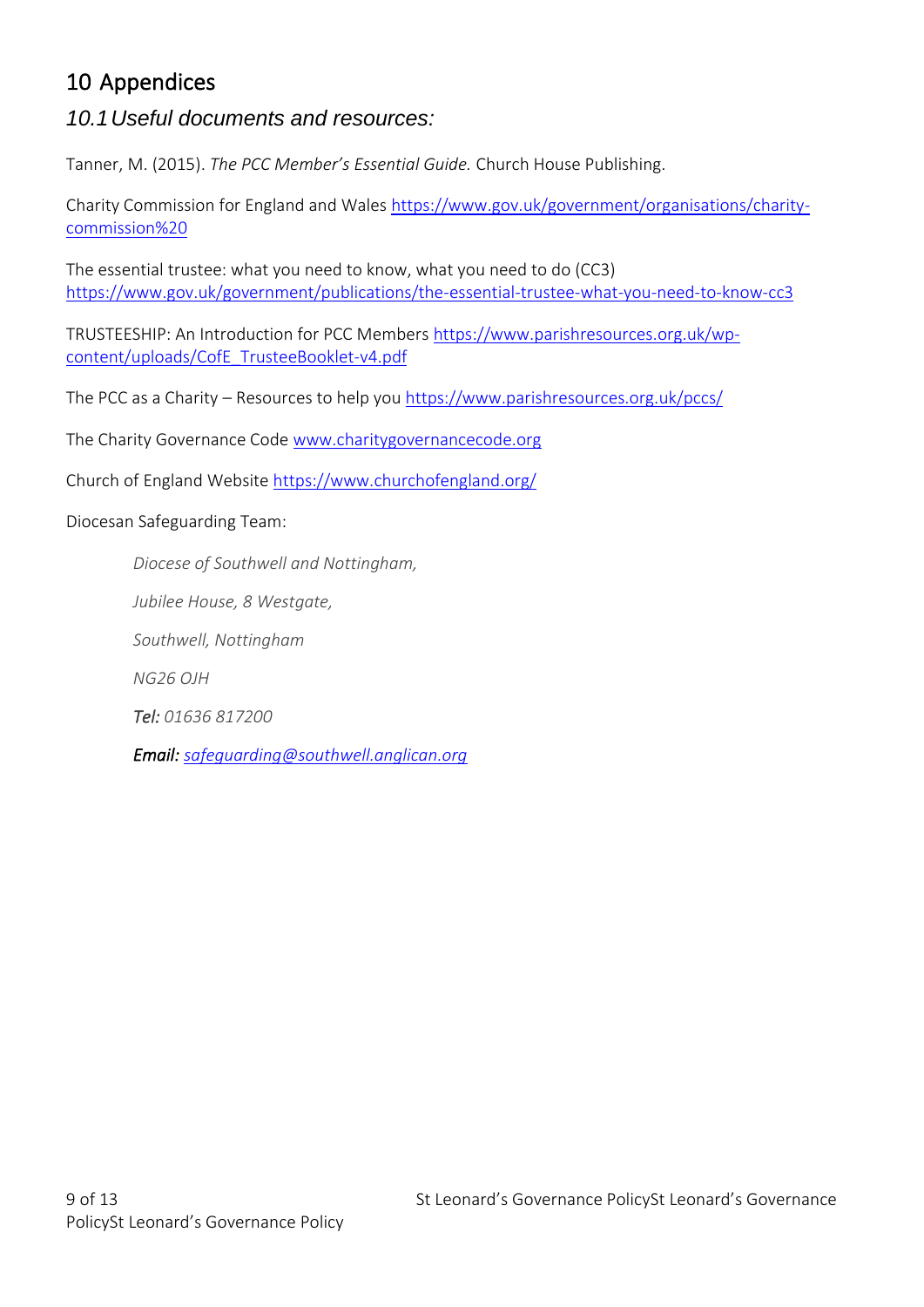### <span id="page-9-0"></span>*10.2Trustee Eligibility Declaration*

THE PAROCHIAL CHURCH COUNCIL OF THE ECCLESIASTICAL PARISH OF ST LEONARD'S WOLLATON

Charity Registration Number: 1134834

PCC Member Trustee Eligibility Declaration<sup>1</sup>

As a PCC Member, you are a charity trustee. By signing this form, you confirm that you are not disqualified as a matter of law from acting as a charity trustee and, by signing overleaf, you confirm that you meet HMRC's requirements to be considered a "Fit and Proper Person".

You are disqualified from acting as a charity trustee if you have an **unspent<sup>2</sup> conviction** for:

- a dishonesty or deception offence<sup>3</sup>;
- a terrorism offence to which Part 4 Counter-Terrorism Act 2008 applies, or under ss. 13 or 19 Terrorism Act 2000;
- a money laundering offence within the meaning of s. 415 Proceeds of Crime Act 2002;
- a bribery offence under ss. 1, 2, 6 or 7 Bribery Act 2010;
- an offence of contravening a Commission Order or Direction under s. 77 Charities Act 2011;
- an offence of misconduct in public office, perjury or perverting the course of justice;
- In relation to the above offences, an offence of: attempt, conspiracy, or incitement to commit the offence; aiding, or abetting, counselling or procuring the commission of the offence; or, under Part 2 of the Serious Crime Act 2007 (encouraging or assisting) in relation to the offence.

You are also disqualified from acting as a charity trustee if you:

- are subject to notification requirements under sexual offences legislation (commonly referred to as being on the sex offenders register) even if your conviction is spent;
- are currently declared bankrupt or are subject to bankruptcy restrictions or an interim order, including an individual voluntary arrangement (IVA) - limited exceptions apply;
- are subject to a debt relief order under the Insolvency Act 1986, a debt relief restrictions order, an interim order under that Act, or a failure to pay under a County Court Administration Order;
- are disqualified from being a company director limited exceptions apply;
- are disqualified from being a charity trustee by an Order made by the Charity Commission pursuant to s.181A Charities Act 2011.

<sup>1</sup> This form should also be completed by a "senior manager" who is not also a PCC member (e.g. an employee treasurer).

<sup>&</sup>lt;sup>2</sup> You are not disqualified if your conviction is spent. See guidance from the charity Unlock at hub.unlock.org.uk/information/charities/ to work out when a conviction becomes spent.

<sup>&</sup>lt;sup>3</sup> Details of which offences are included can be found a[t https://www.gov.uk/guidance/automatic-disqualification-rules-for-charity-trustees-and](https://www.gov.uk/guidance/automatic-disqualification-rules-for-charity-trustees-and-charity-senior-positions#apply-waiver)[charity-senior-positions#apply-waiver](https://www.gov.uk/guidance/automatic-disqualification-rules-for-charity-trustees-and-charity-senior-positions#apply-waiver)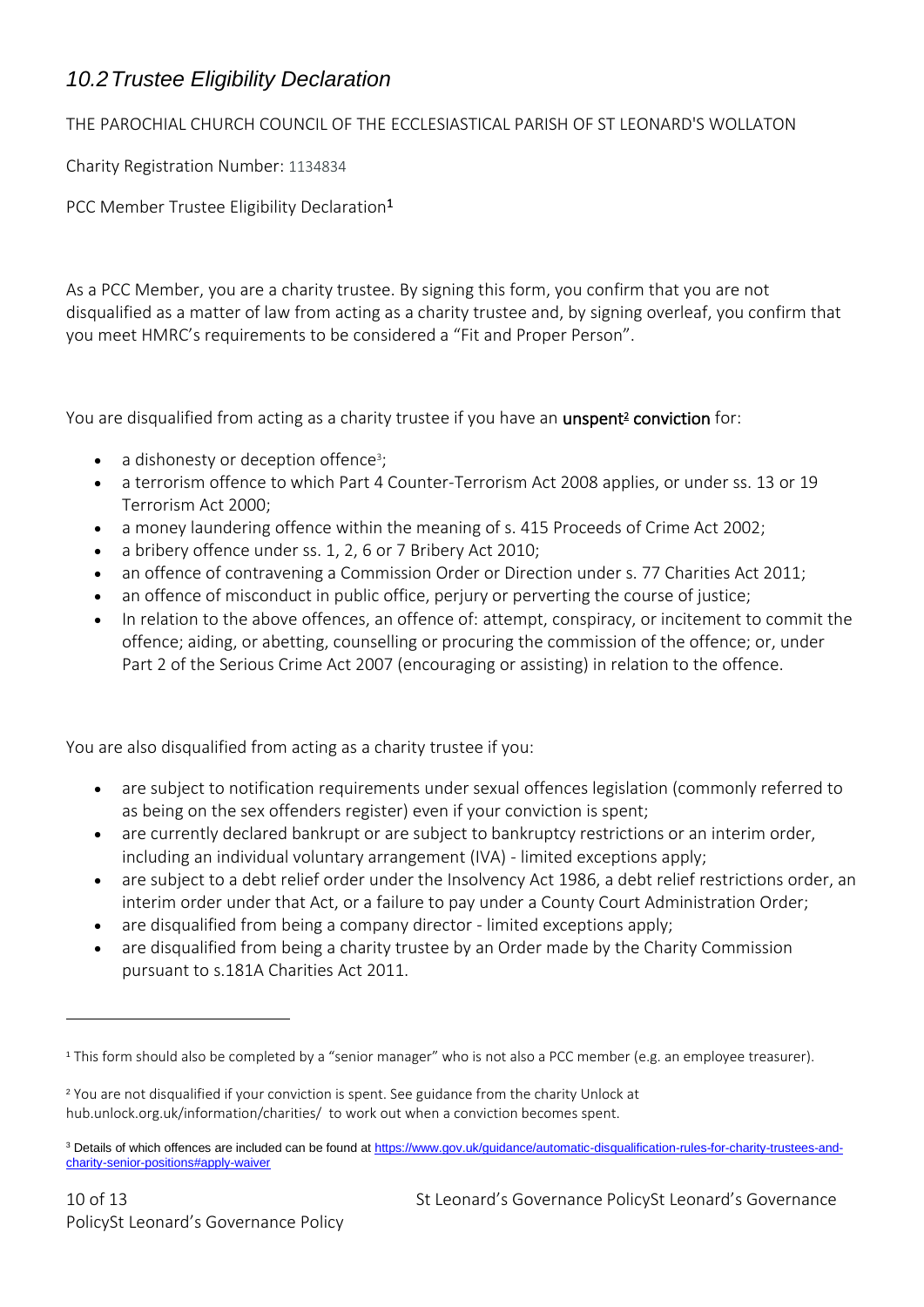- have previously been removed as a trustee, officer, agent or employee of a charity by the Charity Commission, the High Court or the Scottish charity regulator due to misconduct or mismanagement;
- have been found guilty of disobedience to an order or direction of the Charity Commission under s.336(1) Charities Act 2011;
- have been found to be in contempt of court for making, or causing to be made, a false statement, including in a document verified by a statement of truth;
- are a designated person for the purposes of Part 1 of the Terrorist Asset-Freezing etc. Act 2010, or the Al Qaida (Asset Freezing) Regulations 2011.

I declare that I am not disqualified from acting as a trustee<sup>4</sup> and that I will inform the trustees promptly if, after the date of this declaration, any one or more of the disqualification criteria apply to me.

| Signed | Print Name  |  |
|--------|-------------|--|
|        |             |  |
|        |             |  |
|        |             |  |
|        |             |  |
|        |             |  |
| Date   | Role in PCC |  |

*Please refer to the St Leonard's privacy notice for information on how we will store and use your personal data under GDPR*

<sup>4</sup> If you have obtained a waiver from automatic disqualification from the Charity Commission to permit you to act as a trustee of the PCC, you are able to sign this declaration. If you wish to seek a waiver, please read the Charity Commission's guidance at [https://assets.publishing.service.gov.uk/government/uploads/system/uploads/attachment\\_data/file/673798/Waiver\\_application\\_checklist\\_v1.pdf](https://assets.publishing.service.gov.uk/government/uploads/system/uploads/attachment_data/file/673798/Waiver_application_checklist_v1.pdf) and discuss this with an appropriate person within your PCC.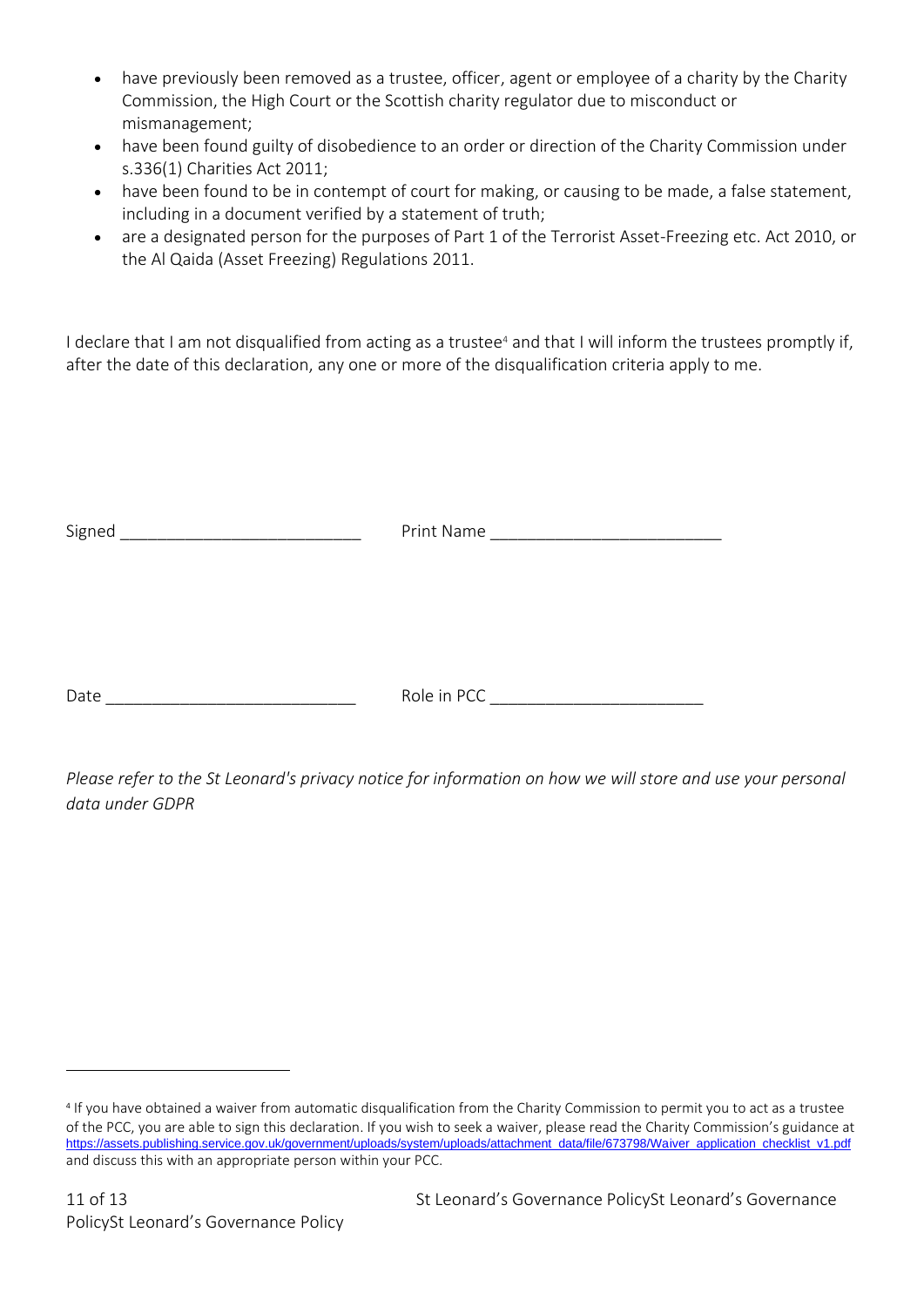#### <span id="page-11-0"></span>*10.3Fit and proper person declaration*

#### THE PAROCHIAL CHURCH COUNCIL OF THE ECCLESIASTICAL PARISH OF ST LEONARD'S WOLLATON

Charity Registration Number: 1134834

HMRC Fit and Proper Persons Declaration

HMRC also requires that those who are running charities (Trustees and Managers) are "fit and proper persons". Examples of factors that may<sup>5</sup> lead to HMRC deciding that a trustee or manager is not a fit and proper person include, but are not limited to, where individuals:

- have been involved in tax fraud and other fraudulent behaviour including misrepresentation and/or identity theft;
- are known by HMRC to have involvement in attacks against, or abuse of, tax repayment systems;
- have been removed from acting as a charity trustee by a charity regulator or been disqualified from acting as a charity trustee or company director;
- have used arrangements notified under the Disclosure of Tax Avoidance Schemes (DOTAS) rules in Part 7 Finance Act 2004 in respect of which a reference number has been issued under section 311 of Finance Act 2004, and the arrangements featured charitable reliefs or which used a charity, and their tax position has been adjusted by HMRC to wholly or partly remove the tax advantage generated by the arrangements and such adjustments have become final;
- have used tax arrangements which have been successfully counteracted under the general antiabuse rules (see Part 5 of Finance Act 2013 or section 10 National Insurance Contributions Act 2014, as enacted or as amended from time to time) and such counteraction has become final;
- have been actively involved in designing and/or promoting tax avoidance schemes featuring charitable reliefs or which used a charity, and they are:
	- o a promoter named by HMRC under the Promoters of Tax Avoidance Schemes (POTAS) legislation in Part 5 of Finance Act 2014;
	- o a promoter of any tax arrangements designed or intended to obtain for any person a tax advantage and such tax advantage has successfully counteracted by HMRC under the general anti-abuse rule (see Part 5 of Finance Act 2013 and section 10 National Insurance Contributions Act 2014 as enacted or as amended from time to time) and such counteraction has become final;
	- o a promoter of arrangements notified under DOTAS, in respect of which a reference number has been issued under section 311 of Finance Act 2004, and the tax position of all or any of the users of the arrangements has been adjusted by HMRC to wholly or partly remove the tax advantage generated by the arrangements and such adjustments have become final.

<sup>5</sup> If any of these factors apply to you, you are not necessarily barred from serving, but the PCC will need to give careful consideration as to how it can meet the "Fit and Proper Persons" requirement. If you require guidance, please see <https://www.gov.uk/government/publications/charities-fit-and-proper-persons-test/guidance-on-the-fit-and-proper-persons-test>